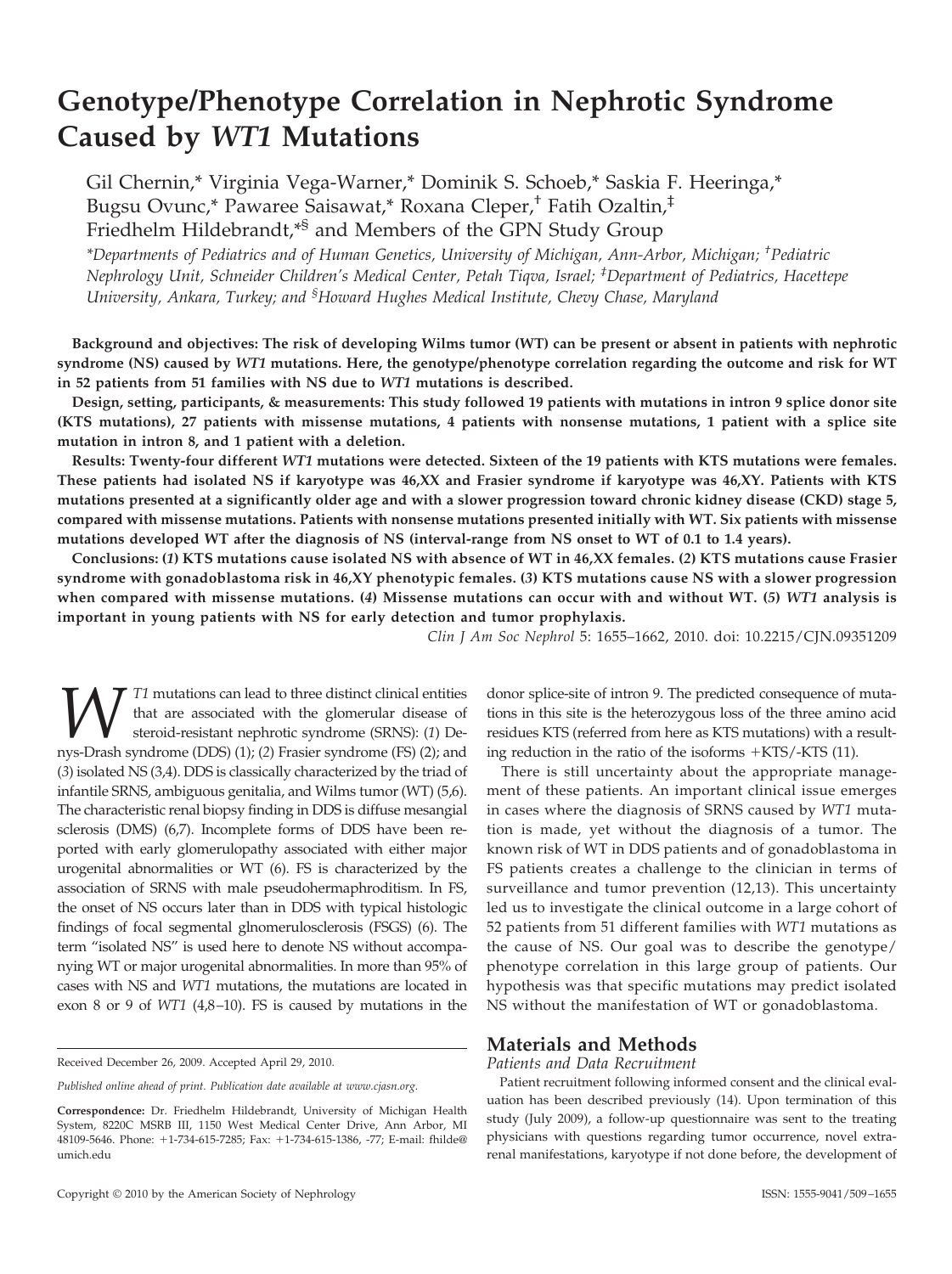chronic kidney disease (CKD) stage 5 since recruitment, and kidney transplantation success, if done. Fifty-two patients from 51 families were found to have NS with a heterozygous mutation in the *WT1* gene (Supplemental Table 1). Eighteen patients were briefly described in previous mutation analysis of SRNS patients (3,4,15,16), and one patient (A1655) was described in a case report (17) (Supplemental Table 1). Standard steroid treatment and responses to steroid therapy were defined according to previously published guidelines (18,19).

#### *Diagnosis of WT1 Mutation by Direct Sequencing*

Mutation analysis was performed by exon-flanking PCR with consecutive direct sequencing of exons 8 and 9 of *WT1* as described previously (3,4). *WT1* analysis was limited to exons 8 and 9 as the NS-causing mutations of this gene were described in these two exons in more than 95% of the patients (4). The diagnosis of a *de novo* mutation or segregation from a parent was established when DNA samples of the parents were available. All mutations considered disease causing were absent from 90 healthy control individuals.

#### *Categories of WT1 Mutations for Genotype/Phenotype Correlation*

Patients were classified for genotype/phenotype correlation of *WT1* mutations according to the type of mutation found. Patients with the KTS mutations in intron 9, IVS9  $+$  4 C>T or IVS9  $+$  5 G>A, were classified as one group on the basis of previous data suggesting that these mutations both predominantly cause FS or isolated NS (3,6). All patients with a missense mutation were considered as another group under the suggestion that these mutations mainly cause early onset DDS or isolated DMS (3,20).

# *Clinical Analysis and Exclusion Criteria for Genotype/ Phenotype Correlation*

 $1.0$ 

 $0.8$ 

 $0.6$ 

 $0.4$ 

 $0.2$ 

 $0.0$ 

DDS was defined by the minimal diagnostic criteria of disease presentation before 2 yr of age with glomerulopathy and one of the following: (*1*) urogenital abnormalities; (*2*) WT (6). The complete form

of FS was defined as male pseudohermaphrodism (female phenotype with karyotype 46,XY) and progressive glomerulopathy after the age of 2 years (6). An incomplete form of FS was defined in 46,XY phenotypic male patients with progressive glomerulopathy after the age of 2 years and major urogenital abnormalities (21). Isolated NS was defined by the lack of the syndromic features of DDS or FS.

For genotype/phenotype correlation of age of NS onset, we included all patients with KTS mutations or missense mutations for whom we could obtain the age of onset. We excluded patients with KTS mutations or missense mutations from the evaluation of interval between NS onset and CKD stage 5 (see Figure 1) for one or more of the following reasons: (*1*) patients without an exact date given of disease onset and/or CKD stage 5 diagnosis; (*2*) patients who reached CKD stage 5 due to bilateral nephrectomy, which was performed either as a treatment of WT or as a preventive measure.

Exclusion criteria from genotype/phenotype correlation (see Table 3) of WT, FS, and isolated NS were: (*1*) patients who died before the age of 5 years without a fully developed syndrome (DDS with WT or FS); (*2*) patients without WT who had a preventive bilateral nephrectomy before the age of 5 years or within less than 2 years after NS onset.

#### *Statistical Analysis*

For comparison of NS age of onset between groups with different type of mutations, we fit a *t* test comparing the log (age) of each group. For comparison of interval from NS onset to CKD stage 5 between groups with different types of mutations, we used the Log-Rank test. For each comparison,  $P < 0.05$  was considered as statistically significant.

#### **Results**

*Mutation Analysis of 52 Patients from 51 Families with NS and* WT1 *Mutations*

Mutation analysis and clinical data of all 52 patients with NS and *WT1* mutation are presented in Supplemental Table 1. In



*Figure 1.* (Left) NS manifests later in patients with KTS mutations compared with patients with missense mutations in exons 8 or 9 of *WT1*. Kaplan-Meier survival analysis of interval from birth to onset of NS for 18 patients with splice site mutation in intron 9 (KTS mutations) of *WT1* and 27 patients with missense mutations in *WT1*. The age of NS onset was significantly older in the KTS mutation group compared with patients with missense mutations ( $t$  test,  $P < 0.006$ ). (Right) KTS mutations lead to a slower progression of NS toward CKD stage 5 than missense mutations. Kaplan-Meier survival analysis of interval between onset of NS and CKD stage 5 in 17 patients with splice site mutation in intron 9 (KTS mutations) compared with 26 patients with missense mutations. The vertical latches represent the interval between NS onset and termination of this study for each patient that did not reach CKD stage 5. The interval between onset of NS and CKD stage 5 was significantly longer in the KTS mutation group compared with patients with missense mutations (Log-Rank test,  $P < 0.006$ ).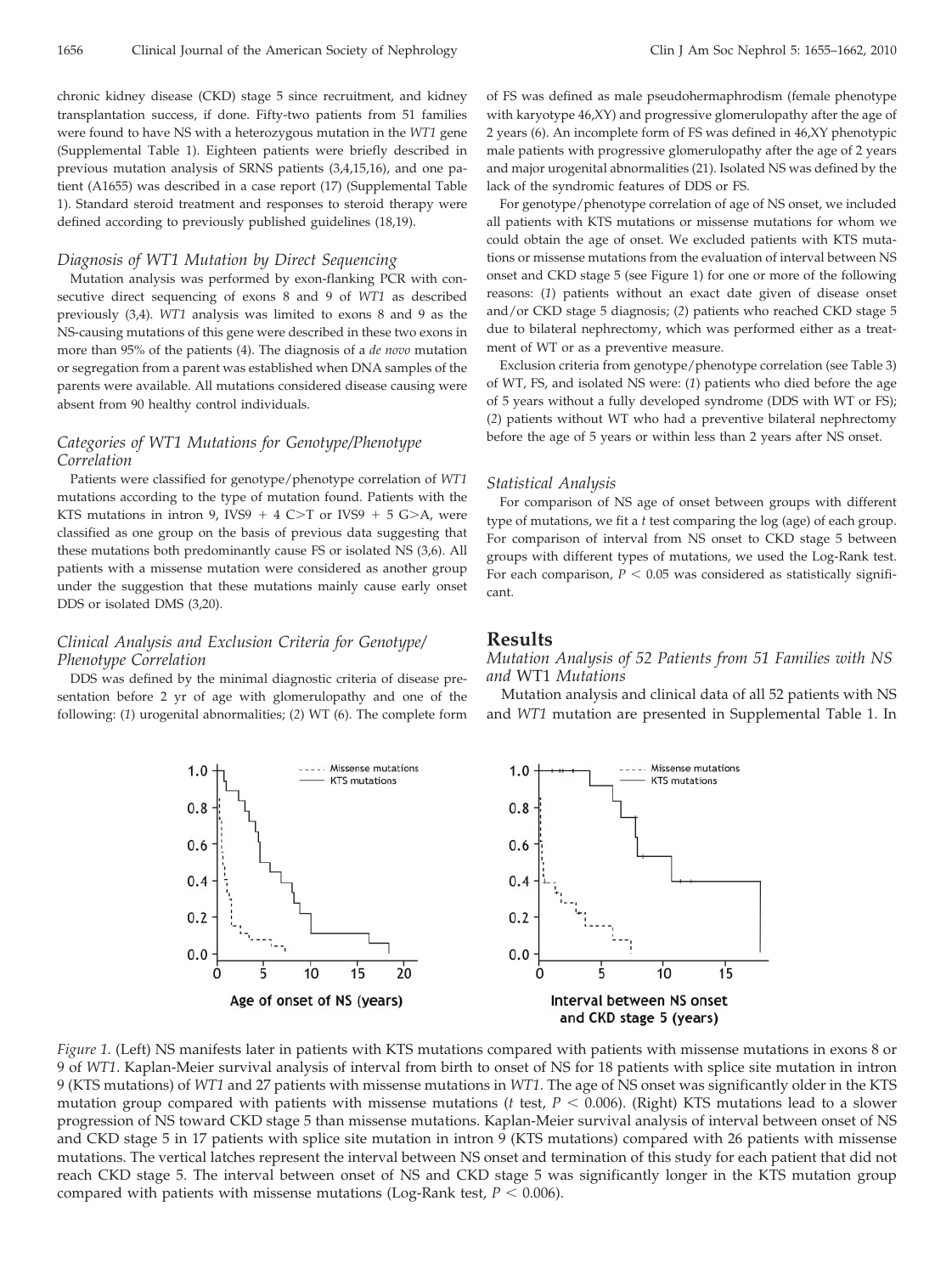the 51 families, we found 18 families (and 19 patients) with KTS mutations, 27 families with missense mutations, four families with nonsense (truncating) mutations, one family with mutation in the donor splice-site of intron 8, and one family with an in-frame deletion. Overall, 16 patients had the minimal diagnostic criteria of DDS. Five patients had the complete form of DDS (*i.e.*, with a major urogenital malformation and WT). Another 11 patients had the incomplete form of DDS, of which seven patients were found to have only WT and four patients had only a major urogenital malformation without WT.

We detected 24 different mutations in 51 families (Supplemental Table 1). There were two different KTS mutations, 19 missense mutations, one nonsense mutations, one mutation in the donor splice-site of intron 8, and one in-frame deletion. Six of the 24 different mutations in this cohort (25%) are novel (Table 1). The frequency of mutations was uneven by distribution, as the three most common mutations were found in 24 of the 51 families (47%). These were the IVS9  $+$  5 G $\geq$ A in nine families, IVS9  $+$  4 C $>$ T in eight families, and p.R394W in seven families. Segregation of mutations was found only in one family, A3110, with affected mother and daughter (A3110 I-2 and A3110 II-1, respectively). All other mutations examined were mutations that occurred *de novo* in the affected children.

# *Genotype/Phenotype Correlation for Age of NS Onset in Patients with KTS or Missense Mutations*

For genotype/phenotype correlation of age of NS onset, we included 45 of the 46 patients with KTS or missense mutations for whom we could obtain the age of onset. That led to the exclusion of one patient with a KTS mutation. Eighteen patients had KTS mutations, and 27 patients had missense mutations. Kaplan-Meier survival analysis was performed for age of NS onset (Figure 1, left). Patients with KTS mutations in intron 9 had a statistically significant older age of NS onset (median age 5.1 years, range 0.8 to 18.5 years;  $n = 18$ ) compared with patients with missense mutations (median age 0.8 years, range 0 to 7.3 years;  $n = 27$ ) with  $P < 0.006$  (*t* test). We conclude that KTS mutations lead to onset of NS, which is delayed by a median of 4.3 yr compared with missense mutations of *WT1* (Figure 1, left).

# *Genotype/Phenotype Correlation for Interval Between NS Onset and CKD Stage 5 in Patients with KTS or Missense Mutations*

Three patients (two with KTS mutations and one with a missense mutation) were excluded from the evaluation of interval between NS onset and CKD stage 5. That led us to evaluate 43 of the 46 patients with KTS or missense mutations. Seventeen of these patients had KTS mutations, and 26 patients had missense mutations. Kaplan-Meier survival analysis was performed for interval between NS onset and CKD stage 5 (Figure 1, right). Ten patients with KTS mutations and four patients with missense mutations did not reach CKD stage 5 upon termination of study (see Figure 1, right, and Supplemental Table 1). Patients with the KTS mutations had a statistically significant longer interval from NS onset to CKD stage 5 (median interval of 8 years) when compared with patients with missense mutations (median interval of 0.2 years) with  $P <$ 0.006 (Log-Rank test). We conclude that KTS mutations delay the interval between onset of NS and CKD stage 5 when compared with missense mutations.

#### *NS and WT in Patients with WT1 Mutations*

Twelve patients in the cohort had NS with WT (Table 2). The age of WT diagnosis ranged from 0.3 to 1.7 years. In six patients, the diagnosis of WT was made either before or concomitantly with the diagnosis of NS. In these six patients, the interval from WT diagnosis to NS diagnosis was very inhomogeneous, varying from 0 to 13 years. Four of these six patients had the nonsense mutation p.R390X.

The other six patients of the 12 with WT had WT diagnosed after NS onset. In these six patients, WT occurred at 0.6 to 1.6 years of age. The interval range from onset of NS to WT was 0.1 to 1.4 years. In contrast to the six patients with WT diagnosed before NS, who had mostly nonsense mutations, all six patients diagnosed with WT after NS carried missense mutations (Table 2).

# *Genotype/Phenotype Correlation Regarding WT, FS, and Isolated NS in 40 NS Patients with* WT1 *Mutations*

Clinical data to examine genotype/phenotype correlation regarding WT, FS, or isolated NS was available in 40 of the 52

| Patient           | Mutation, <sup>a</sup> Consequence      | Age of NS Onset (years) | Clinical Course                      | Renal Biopsy |
|-------------------|-----------------------------------------|-------------------------|--------------------------------------|--------------|
| A1114             | c.1133C $>$ G, p.T378R                  | 1.3                     | <b>DDS</b>                           | DMS.         |
| A <sub>1325</sub> | c.1180C $>G$ , p.R394G                  | 0.5                     | NS with WT, early death              | <b>DMS</b>   |
| A1438             | c.1193T>G, p.L398R                      | 7.3                     | Isolated NS                          | <b>FSGS</b>  |
| A1696             | c.1123 1128delAGGAGA,<br>p.R375_R376del | 0.1                     | NS, nephrectomy at age<br>1.1 years  | Not done     |
| A1899             | c.1078 T>C, p.C360R                     | 0.4                     | DDS; death of<br>respiratory failure | <b>DMS</b>   |
| A2925             | IVS $8 + 1$ G $> A$ , splice<br>defect  | 0.1                     | NS; death of infection               | Not done     |

*Table 1.* Six novel *WT1* gene mutations in patients with nephrotic syndrome

DDS, Denys-Drash syndrome; DMS, diffuse mesangial sclerosis; FSGS, focal segmental glomerulosclerosis. <sup>a</sup> All mutations are heterozygous.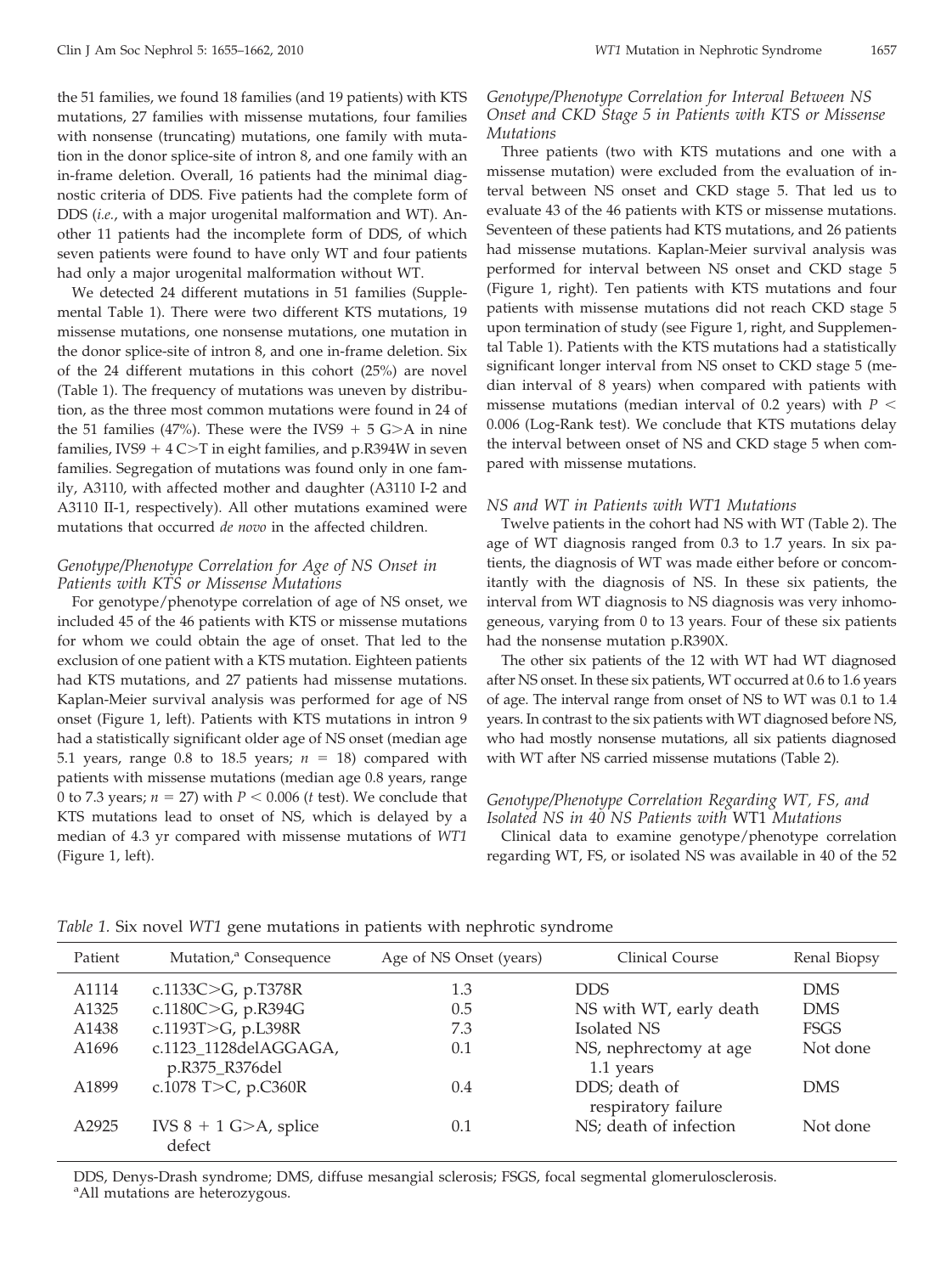| Patient                           | Gender | Mutation | Age at NS<br>Onset (years) | Age at WT<br>Diagnosis (years) | Kidney Biopsy    |
|-----------------------------------|--------|----------|----------------------------|--------------------------------|------------------|
| Patients with manifestation of WT |        |          |                            |                                |                  |
| before or concomitantly with      |        |          |                            |                                |                  |
| NS diagnosis                      |        |          |                            |                                |                  |
| A <sub>133</sub>                  | f      | p.H401R  | 0.3                        | 0.3                            | No data          |
| A822                              | m      | p.R390X  | 1.0                        | 1.0                            | <b>MCNS</b>      |
| A <sub>1251</sub>                 | m      | p.R390X  | 1.7                        | 1.7                            | No data          |
| A <sub>1655</sub>                 | f      | p.R390X  | 3.9                        | 1.0                            | MPGN1            |
| A1998                             | m      | p.R390X  | 4.0                        | 1.0                            | <b>FSGS</b>      |
| A2092                             | f      | p.D396N  | 1.5                        | 1.5                            | No data          |
| Patients with manifestation of NS |        |          |                            |                                |                  |
| before WT diagnosis               |        |          |                            |                                |                  |
| F <sub>1031</sub>                 | f      | p.C388R  | 0.1                        | 1.5                            | <b>DMS</b>       |
| A1114                             | m      | p.T378R  | 1.3                        | 1.4                            | <b>DMS</b>       |
| A1325                             | f      | p.R394G  | 0.5                        | 1.2                            | <b>DMS</b>       |
| A2329                             | f      | p.R394W  | 0.6                        | 1.5                            | FSGS             |
| A2407                             | m      | p.R394W  | 1.5                        | 1.6                            | Global sclerosis |
| A3021                             | m      | p.R394L  | 0.2                        | 0.7                            | no data          |

*Table 2.* Clinical features of 12 NS patients with Wilms tumor and *WT1* mutation

f, female; m, male; MCNS, minimal change nephrotic syndrome; MPGN1, membranoproliferative glomerulonephritis type 1.

patients of the cohort (Table 3). Nine patients were excluded from the correlation due to early preventive bilateral nephrectomy (2 years after disease onset) precluding assessment of WT onset. Another three patients were excluded due to early death (<2 years after disease onset) precluding assessment of WT onset. Of the 18 patients with KTS mutations, 16 were phenotypically females and had either FS ( $n = 4$ ) or isolated NS  $(n = 12)$  (Table 3, first two columns). All four phenotypic females with karyotype 46,XY manifested with FS and streak gonads, while all 12 females with karyotype 46,XX were found to have isolated NS (Table 3). Two male patients, F963 and F1073, both with the KTS mutation IVS9  $+$  5 G $\geq$ A, were found to have karyotype 46,XY and FSGS associated with hypospadias and testicular atrophy. These two patients were considered as a variation of FS and are grouped together with FS in Table 3, second column (21). Three of the four phenotypic female patients with FS developed gonadoblastoma.

All four patients with a nonsense mutation had the same mutation p.R390X (Table 3, fifth column). All four patients presented initially with WT with onset of NS either concomitantly or after the diagnosis of WT.

In 18 of the 27 patients with a missense mutation, clinical data were sufficient to assess genotype/phenotype correlation (Table 3, columns 3 and 4). Seven of the 18 patients had the p.R394W missense mutation. The other 11 patients had 11 different missense mutations. Patients with missense mutations presented either with isolated NS ( $n = 10$ ), with NS and WT only (incomplete form of DDS;  $n = 6$ , see Table 3, columns 3 and 4), or with the complete form of DDS (urogenital abnormalities and WT;  $n = 2$ , see Table 3, columns 3 and 4). Eight of the 10 patients with isolated NS and a missense mutation had NS onset in the first 2 yr of life (range 0 to 1.5 years; see Figure 1, left).

#### **Discussion**

In this study we describe the long-term follow-up and genoptype/phenotype correlation in a large cohort of 52 patients from 51 different families with NS and a mutation in exons 8 and 9 of *WT1*. To the best of our knowledge, this is so far the largest published cohort of such kind. This study analyzed *WT1* mutations only in exons 8 and 9, as mutations in these exons accounts for more than 95% of SRNS cases caused by *WT1* mutations (4). Importantly, the relationships describe here are limited to patients with NS and may not be generalized to patients with WT, who have yet to develop NS or patients with *WT1* mutation who have not developed NS.

Our main findings on genotype/phenotype correlation may give guidelines regarding the pathologic significance of certain *WT1* mutations in NS patients in the following way: (*1*) KTS mutations are associated with a later onset of NS and slower progression of NS toward CKD stage 5, when compared with missense mutations (Figure 1). These results are compatible with previous data (3,4,20). (*2*) None of the NS patients with KTS mutations developed WT. One previous report described a patient with a KTS mutation and FS associated with WT, but our data suggest that this association is an exception (22). (*3*) In NS patients with KTS mutations: If phenotypic female gender and karyotype were in concordance, patients developed isolated NS only. (*4*) In phenotypic female patients with NS and KTS mutations: If karyotype was 46,XY, patients developed FS with risk of gonadoblastoma. These findings are in agreement with previous literature (4,6). Two phenotypically NS male patients with the mutation IVS9 +  $5$  G>A and karyotype  $46,\!XY$ were found to have FSGS associated with hypospadias or testicular atrophy. It was previously reported of two 46,XY male patients with NS and the IVS9  $+$  4 C $>$ T mutation associated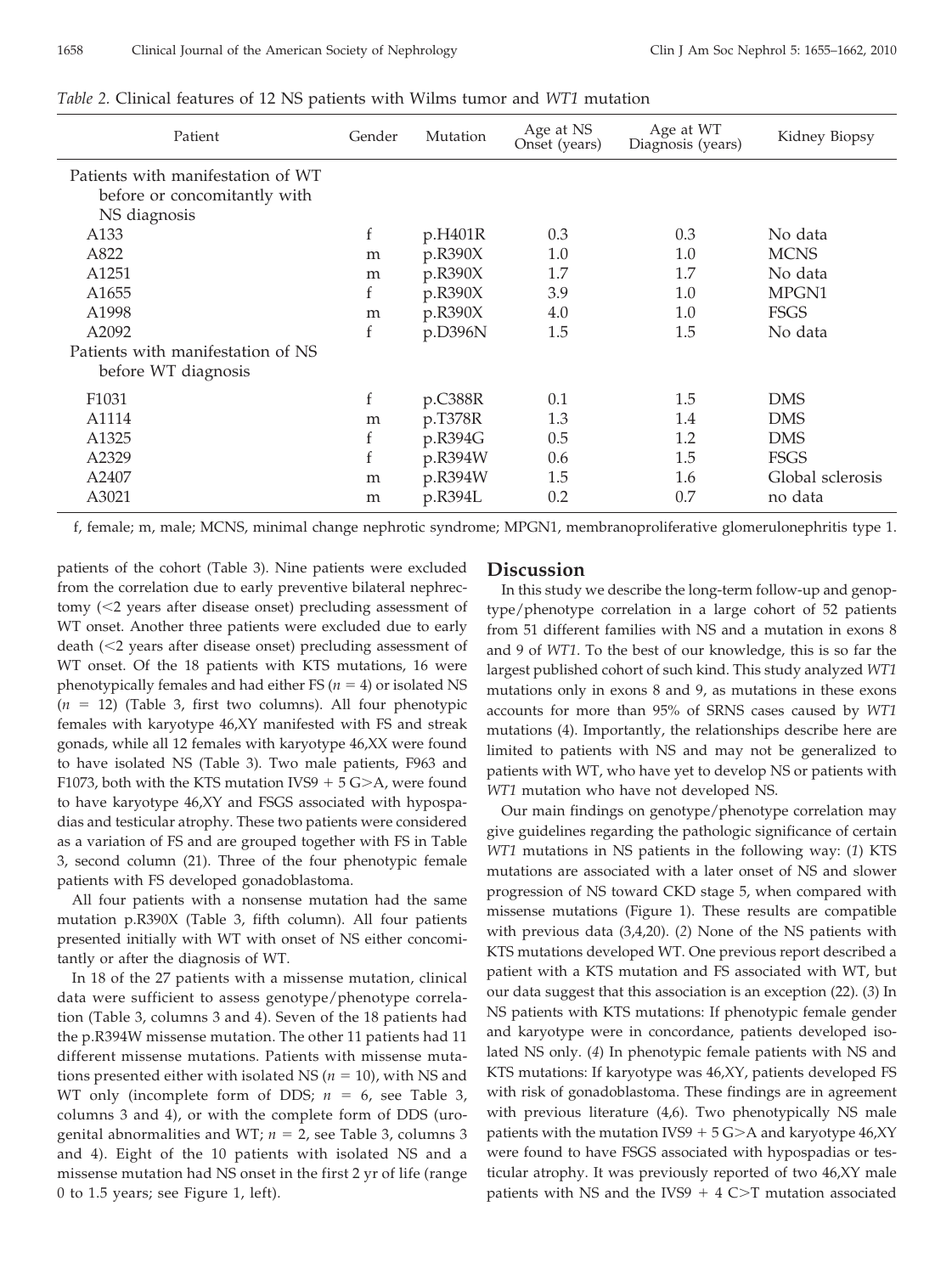|                                                      | Table 3. Genotype/phenotype correlation regarding                                                                                                               |                                                                                                                                                                                                                                   |                                                              | WT, FS, and isolated NS in 40 patients with NS and WT1 mutations in exons/introns 8 or 9 |                                                             |                       |
|------------------------------------------------------|-----------------------------------------------------------------------------------------------------------------------------------------------------------------|-----------------------------------------------------------------------------------------------------------------------------------------------------------------------------------------------------------------------------------|--------------------------------------------------------------|------------------------------------------------------------------------------------------|-------------------------------------------------------------|-----------------------|
|                                                      |                                                                                                                                                                 | +KTS/-KTS Splice Mutations                                                                                                                                                                                                        |                                                              | Missense Mutations                                                                       | Nonsense<br>Mutations                                       |                       |
| Syndrome                                             | $\begin{array}{l} \mathrm{I} \mathrm{V} \mathrm{S} \mathrm{9\, +\, 4\, C} \!>\! \mathrm{T}, \\ \mathrm{Indiv}/\mathrm{KT}\text{-Gender}/ \end{array}$<br>Gonads | Indiv/KT-Gender/<br>$\text{IVS9}\ +\ 5\ \text{G}\text{&\text{A},\text{}}$<br>Gonads                                                                                                                                               | Indiv/KT-Gender/<br>R394W,<br>Gonads                         | Indiv/KT-Gender/<br>Other missense,<br>Gonads                                            | Indiv/KT-Gender/<br>Gonads<br>R390X,                        | Number of<br>Patients |
| Absence of WT                                        |                                                                                                                                                                 |                                                                                                                                                                                                                                   |                                                              |                                                                                          |                                                             |                       |
|                                                      | F1194/M-F/GB                                                                                                                                                    | F963/M-M/testicular                                                                                                                                                                                                               | $\circ$                                                      | $\circ$                                                                                  | $\circ$                                                     | ৩                     |
|                                                      | A3110 II-1/M-F/GB                                                                                                                                               | A1688/M-F/GB<br>A2520/M-F/SG<br>hypospadias<br>F1073/M-M/<br>atrophy                                                                                                                                                              |                                                              |                                                                                          |                                                             |                       |
| Isolated NS <sup>a</sup>                             |                                                                                                                                                                 | 5                                                                                                                                                                                                                                 | $\mathfrak{g}$                                               | 5                                                                                        | $\circ$                                                     | 22                    |
|                                                      | A1463/F-F/nl<br>$\Delta 670$ /F-F/nl<br>F999/F-F/nl<br>F953/F-F/nl                                                                                              | $A2074/$ F-F/nl<br>F1280/F-F/nl<br>$\Delta$ 562/F-F/nl<br>F921/F-F/nl                                                                                                                                                             | A2207/M-M/nl<br>A2353/F-F/nl<br>A3028/F-F/nl<br>A2203/F-F/nl | A1277/F-F/nl<br>$A1276/F-F/nl$<br>A644/F-F/nl<br>F734/F-F/nl                             |                                                             |                       |
|                                                      | A3110 I-2/F-F/nl<br>$A1853/F-F/nl$<br>$A1850/?$ -F/nl                                                                                                           | $A2328/F-F/nl$                                                                                                                                                                                                                    | A3038/F-F/nl                                                 | A1438/?-M/nl                                                                             |                                                             |                       |
| Presence of WT                                       |                                                                                                                                                                 |                                                                                                                                                                                                                                   |                                                              |                                                                                          |                                                             |                       |
| incomplete DS<br>Complete or                         | $\circ$                                                                                                                                                         | $\circ$                                                                                                                                                                                                                           | A2407/M-M/nl<br>A2329/F-F/nl<br>$\sim$                       | A1114/M-M/AG<br>$A1325/F-F/nl$<br>F1031/F-F/nl<br>$A133/F-F/nl$<br>$\circ$               | A1251/M-M/AG<br>A1998/M-M/AG<br>A822/M-M/AG<br>A1655/F-F/nl | 12                    |
| Total                                                | $\sigma$                                                                                                                                                        | $\circ$                                                                                                                                                                                                                           | $\overline{a}$                                               | A3021/M-M/AG<br>$A2092/F-F/nl$<br>$\overline{1}$                                         | 4                                                           | $40^{b,c}$            |
|                                                      |                                                                                                                                                                 | AG, ambiguous genitalia; KT, karyotype; nl, normal; NS, nephrotic syndrome; SG, streak gonads; WT, Wilms' tumor; ?, Karyotype not done.<br>"Isolated NS defined as NS without DDS, FS, or WT. Atrial septal defect, laryngomalaci |                                                              |                                                                                          |                                                             |                       |
| not considered as part of DDS or FS.                 |                                                                                                                                                                 | "Three patients in the total cohort of 52 died prematurely (<2 years from NS onset) without the diagnosis of Wilms tumor and were excluded from this genotype/                                                                    |                                                              |                                                                                          |                                                             |                       |
| $(<$ 2 years of NS onset).<br>phenotype correlation. |                                                                                                                                                                 | "Nine patients in the total cohort of 52 were excluded from this genotype/phenotype correlation due to prophylactic nephrectomy early in the course of the disease                                                                |                                                              |                                                                                          |                                                             |                       |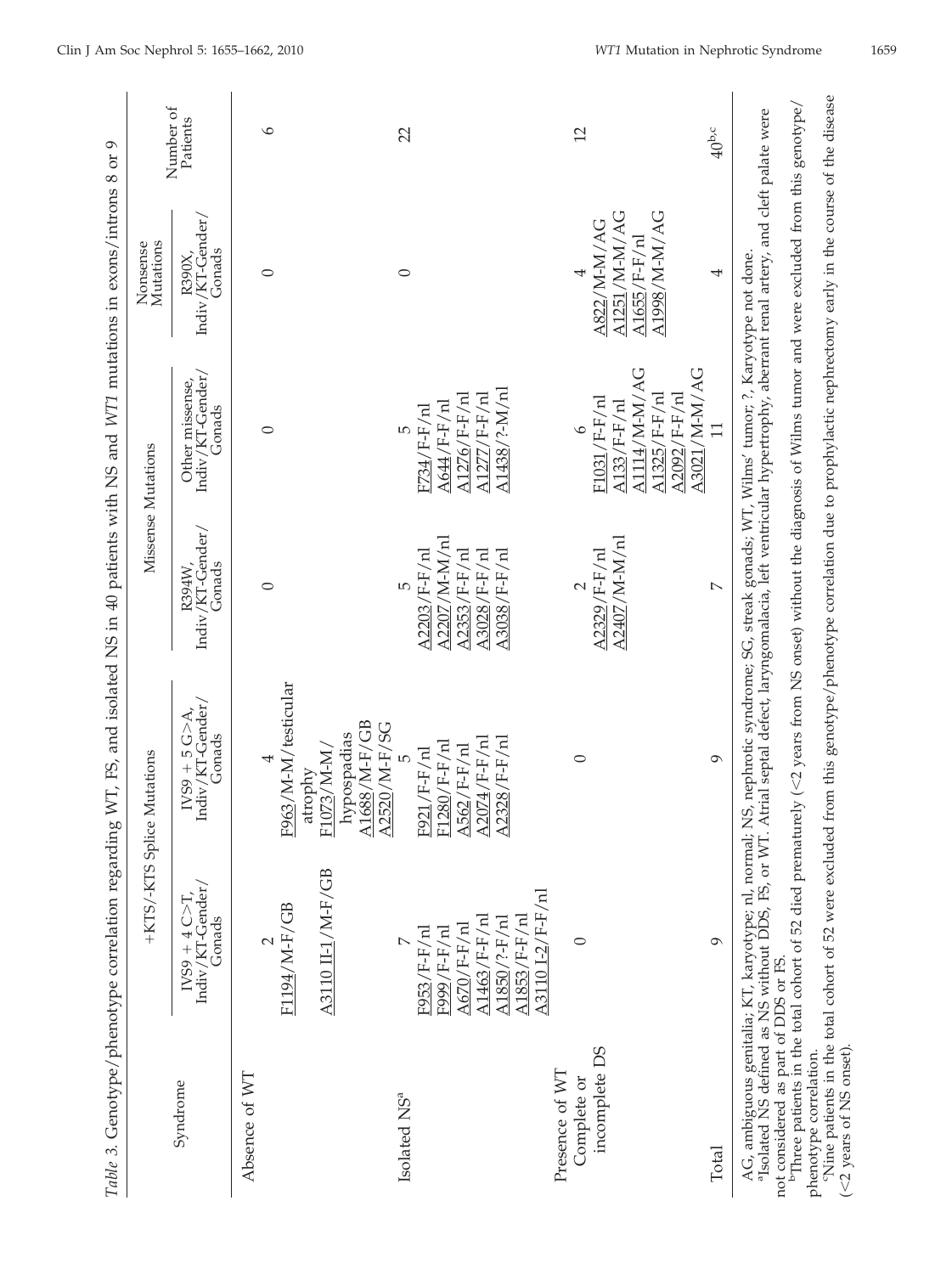with either hypospadias (23) or normal phenotype (24). Our data suggest that these reports are indeed the exception to the rule in patients with the KTS mutations. Patient A1271 with the mutation IVS9 + 5 G>A had DMS with chordee and right hydrocele of testis but was excluded from the definite clinical classification due to an early preventive bilateral nephrectomy. Although similar DDS phenotype was previously reported in patients with KTS mutations, our data suggest that this is an atypical presentation of KTS mutations (25). (*5*) All four NS patients with the nonsense mutation (p.R390X) developed WT. Other nonsense mutations of *WT1* were previously reported with a variety of phenotypes, almost always with WT occurrence (26,27). (*6*) NS patients with missense mutations presented in this cohort either in the form of DDS with WT or in the form of isolated NS. Therefore, missense mutations do not allow any conclusion regarding presence or absence of WT risk. None of the NS patients with missense mutations had FS, suggesting that the previous description of a missense mutation in a FS patient is anecdotal (21).

Interestingly, all 12 patients with NS and WT developed the tumor early in life, before the age of 1.7 years. This observation is in agreement with previous findings of an earlier age of tumor detection in patients with WT and *WT1* mutations when compared with patients with WT without a *WT1* mutation (28).

This study, as previous studies, did not reveal a specific missense mutation that would be associated with a reduced risk to WT occurrence (20,29). Under these circumstances, a preventive bilateral nephrectomy to individuals with CKD stage 5 and missense mutations of *WT1* may be warranted. The lack of association in this study may have been influenced by the exclusion from clinical classification of nine patients with missense mutations due to early preventive nephrectomy or death, and by the fact that all missense mutations, other than p.R394W, were found each in only one patient.

Once a *WT1* mutation is found in a patient with NS, this raises a concern of increased risk to develop WT or gonadoblastoma (6,12). The clinician and the patient then need to make a decision regarding the options of surveillance and possible prevention of a tumor. Potential benefits of periodic screening for WT diagnosis are early detection and treatment of WT, although there is no definite evidence that this strategy will decrease overall mortality or tumor stage (30). Potential drawbacks are anxiety for the patient and his/her family and unnecessary tests or procedures (31). In many centers, a bilateral preventive nephrectomy is performed in cases of NS associated with *WT1* mutation, especially when the patient has reached CKD stage 5 (12). Indeed in our cohort, nine patients had a preventive bilateral nephrectomy. The initial suggestion for a preventive nephrectomy in patients with DDS was published in the pre-era of genetic screening for *WT1* mutations (32). The drawbacks of a preventive nephrectomy are the additive risk of a bilateral nephrectomy procedure and the potential loss of residual renal function in CKD stage 5 patients (33,34). In light of our findings, we suggest a flow chart, for the risk evaluation and surveillance of patients with NS and *WT1* mutations, that can provide guidance when counseling parents of children with NS and *WT1* mutations (Figure 2).

# **Acknowledgments**

We would like to thank the patients and their parents for their participation in this study.

Following are the members of the Study Group of the Gesellschaft für Pädiatrische Nephrologie (GPN): A. Arbeiter (Essen), A. Bakkalogulu (Ankara), M. Benz (Munich), D. Bockenhauer (London), R. Bogdanovic (Belgrade), V. Chandha (Richmond), R. Ettenger (Los Angeles), C. Ghossein (Chicago), A. Goldberg (Chicago), J. Heiliczer (Philadelphia), D. Hooper (Cincinnati), B. Hoppe (Cologne), R. Jenkins (Portland), B. Kaplan (Philadelphia), M.J. Kemper (Hamburg), M. Konrad (Munster),



*Figure 2.* Tumor risk assessment in patients with nephrotic syndrome and *WT1* mutations in exons 8 or 9. GB, gonadoblastoma.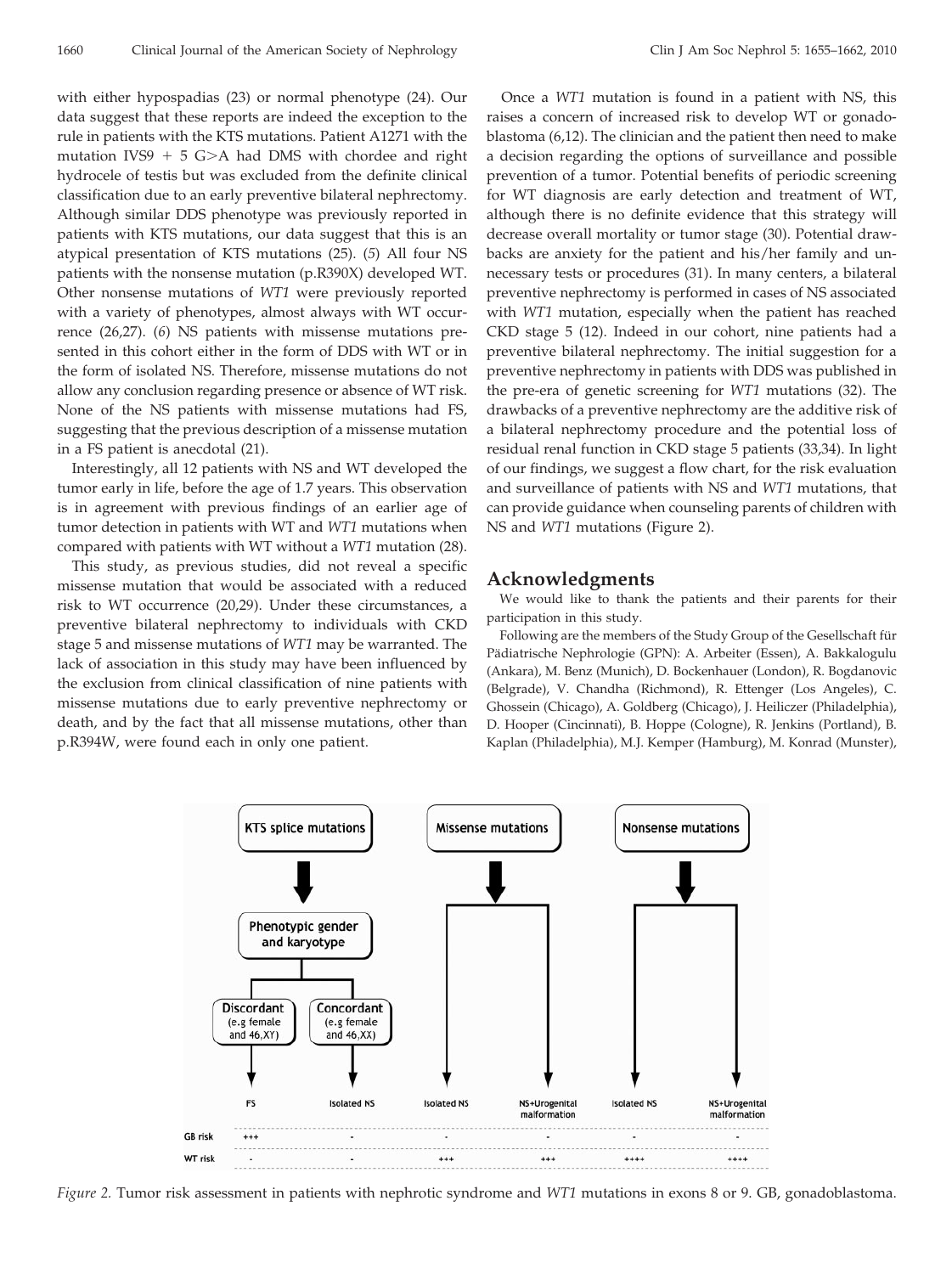R. London (Chicago), C. Mache (Graz), O. Mansoor (Miami), M. Mayr (Basel), T. Neuhaus (Zurich), C. Plank (Erlangen), G. Reusz (Budapest), C. Rinat (Jerusalem), T. Seeman (Prague), M. Strecker (San Francisco), K. Taranta-Janusz (Bialystoc), F. Weigel (Jena), and A. Zolotnitskaya (New York).

F. H. is an investigator of the Howard Hughes Medical Institute, the Frederick G. L. Huetwell professor, and a Doris Duke Distinguished Clinical Scientist, and is supported by grants from the National Institutes of Health (NIH; P50-DK039255, R01-DK076683), the KMD Foundation, and the Thrasher Research Fund.

# **Disclosures**

None.

# **References**

- 1. Pelletier J, Bruening W, Kashtan CE, Mauer SM, Manivel JC, Striegel JE, Houghton DC, Junien C, Habib R, Fouser L: Germline mutations in the Wilms' tumor suppressor gene are associated with abnormal urogenital development in Denys-Drash syndrome. *Cell* 67: 437– 447, 1991
- 2. Barbaux S, Niaudet P, Gubler MC, Grünfeld JP, Jaubert F, Kuttenn F, Fékété CN, Souleyreau-Therville N, Thibaud E, Fellous M, McElreavey K: Donor splice-site mutations in *WT1* are responsible for Frasier syndrome. *Nat Genet* 17: 467– 470, 1997
- 3. Ruf RG, Schultheiss M, Lichtenberger A, Karle SM, Zalewski I, Mucha B, Everding AS, Neuhaus T, Patzer L, Plank C, Haas JP, Ozaltin F, Imm A, Fuchshuber A, Bakkaloglu A, Hildebrandt F; APN Study Group: Prevalence of *WT1* mutations in a large cohort of patients with steroid-resistant and steroid-sensitive nephrotic syndrome. *Kidney Int* 66: 564 –570, 2004
- 4. Mucha B, Ozaltin F, Hinkes BG, Hasselbacher K, Ruf RG, Schultheiss M, Hangan D, Hoskins BE, Everding AS, Bogdanovic R, Seeman T, Hoppe B, Hildebrandt F; Members of the APN Study Group: Mutations in the Wilms' tumor 1 gene cause isolated steroid resistant nephrotic syndrome and occur in exons 8 and 9. *Pediatr Res* 59: 325–331, 2006
- 5. Drash A, Sherman F, Hartmann WH, Blizzard RM: A syndrome of pseudohermaphroditism, Wilms' tumor, hypertension, and degenerative renal disease. *J Pediatr* 76: 585– 593, 1970
- 6. Niaudet P, Gubler MC: WT1 and glomerular diseases. *Pediatr Nephrol* 21: 1653–1660, 2006
- 7. Habib R, Loirat C, Gubler MC, Niaudet P, Bensman A, Levy M, Broyer M: The nephropathy associated with male pseudohermaphroditism and Wilms' tumor (Drash syndrome): A distinctive glomerular lesion—report of 10 cases. *Clin Nephrol* 24: 269 –278, 1985
- 8. Little M, Wells C: A clinical overview of *WT1* gene mutations. *Hum Mutat* 9: 209 –225, 1997
- 9. Mrowka C, Schedl A: Wilms' tumor suppressor gene *WT1*: From structure to renal pathophysiologic features. *J Am Soc Nephrol* 11: S106 –S115, 2000
- 10. Baird PN, Santos A, Groves N, Jadresic L, Cowell JK: Constitutional mutations in the *WT1* gene in patients with Denys-Drash syndrome. *Hum Mol Genet* 1: 301–305, 1992
- 11. Klamt B, Koziell A, Poulat F, Wieacker P, Scambler P, Berta P, Gessler M: Frasier syndrome is caused by defective alternative splicing of *WT*1 leading to an altered ratio of

WT1/-KTS splice isoforms. *Hum Mol Genet* 7: 709 –714, 1998

- 12. Hu M, Zhang GY, Arbuckle S, Graf N, Shun A, Silink M, Lewis D, Alexander SI: Prophylactic bilateral nephrectomies in two paediatric patients with missense mutations in the *WT*1 gene. *Nephrol Dial Transplant* 19: 223–226, 2004
- 13. Love JD, DeMartini SD, Coppola CP: Prophylactic bilateral salpingo-oopherectomy in a 17-year-old with Frasier syndrome reveals gonadoblastoma and seminoma: A case report. *J Pediatr Surg* 41: e1-e4, 2006
- 14. Ruf RG, Lichtenberger A, Karle SM, Haas JP, Anacleto FE, Schultheiss M, Zalewski I, Imm A, Ruf EM, Mucha B, Bagga A, Neuhaus T, Fuchshuber A, Bakkaloglu A, Hildebrandt F: Arbeitsgemeinschaft Für Pädiatrische Nephrologie Study Group: Patients with mutations in *NPHS2* (podocin) do not respond to standard steroid treatment of nephrotic syndrome. *J Am Soc Nephrol* 15: 722–732, 2004
- 15. Hinkes BG, Mucha B, Vlangos CN, Gbadegesin R, Liu J, Hasselbacher K, Hangan D, Ozaltin F, Zenker M, Hildebrandt F: Arbeitsgemeinschaft für Paediatrische Nephrologie Study Group: Nephrotic syndrome in the first year of life: Two thirds of cases are caused by mutations in 4 genes (*NPHS1, NPHS2, WT1*, and *LAMB2*). *Pediatrics* 119: e907– e919, 2007
- 16. Gbadegesin R, Hinkes BG, Hoskins BE, Vlangos CN, Heeringa SF, Liu J, Loirat C, Ozaltin F, Hashmi S, Ulmer F, Cleper R, Ettenger R, Antignac C, Wiggins RC, Zenker M, Hildebrandt F: Mutations in *PLCE1* are a major cause of isolated diffuse mesangial sclerosis (IDMS). *Nephrol Dial Transplant* 23: 1291–1297, 2008
- 17. Bockenhauer D, van't Hoff W, Chernin G, Heeringa SF, Sebire NJ: Membranoproliferative glomerulonephritis associated with a mutation in Wilms' tumour suppressor gene 1. *Pediatr Nephrol* 24: 1399 –1401, 2009
- 18. International study of kidney disease in children: Primary nephrotic syndrome in children: Clinical significance of histopathologic variants of minimal change and of diffuse mesangial hypercellularity: A report of the International Study of kidney disease in children. *Kidney Int* 20: 765–771, 1981
- 19. Arbeitsgemeinschaft für Pädiatrische Nephrologie: Short versus standard prednisone therapy for initial treatment of idiopathic nephrotic syndrome in children. *Lancet* 1: 380 – 383, 1988
- 20. Schumacher V, Schärer K, Wühl E, Altrogge H, Bonzel KE, Guschmann M, Neuhaus TJ, Pollastro RM, Kuwertz-Bröking E, Bulla M, Tondera AM, Mundel P, Helmchen U, Waldherr R, Weirich A, Royer-Pokora B: Spectrum of early onset nephrotic syndrome associated with *WT1* missense mutations. *Kidney Int* 53: 1594 –1600, 1998
- 21. Kohsaka T, Tagawa M, Takekoshi Y, Yanagisawa H, Tadokoro K, Yamada M: Exon 9 mutations in the *WT1* gene, without influencing KTS splice isoforms, are also responsible for Frasier syndrome. *Hum Mutat* 14: 466 – 470, 1999
- 22. Barbosa AS, Hadjiathanasiou CG, Theodoridis C, Papathanasiou A, Tar A, Merksz M, Györvári B, Sultan C, Dumas R, Jaubert F, Niaudet P, Moreira-Filho CA, Cotinot C, Fellous M: The same mutation affecting the splicing of *WT1* gene is present on Frasier syndrome patients with or without Wilms' tumor. *Hum Mutat* 13: 146 –153, 1999
- 23. Tajima T, Sasaki S, Tanaka Y, Kusunoki H, Nagashima T,